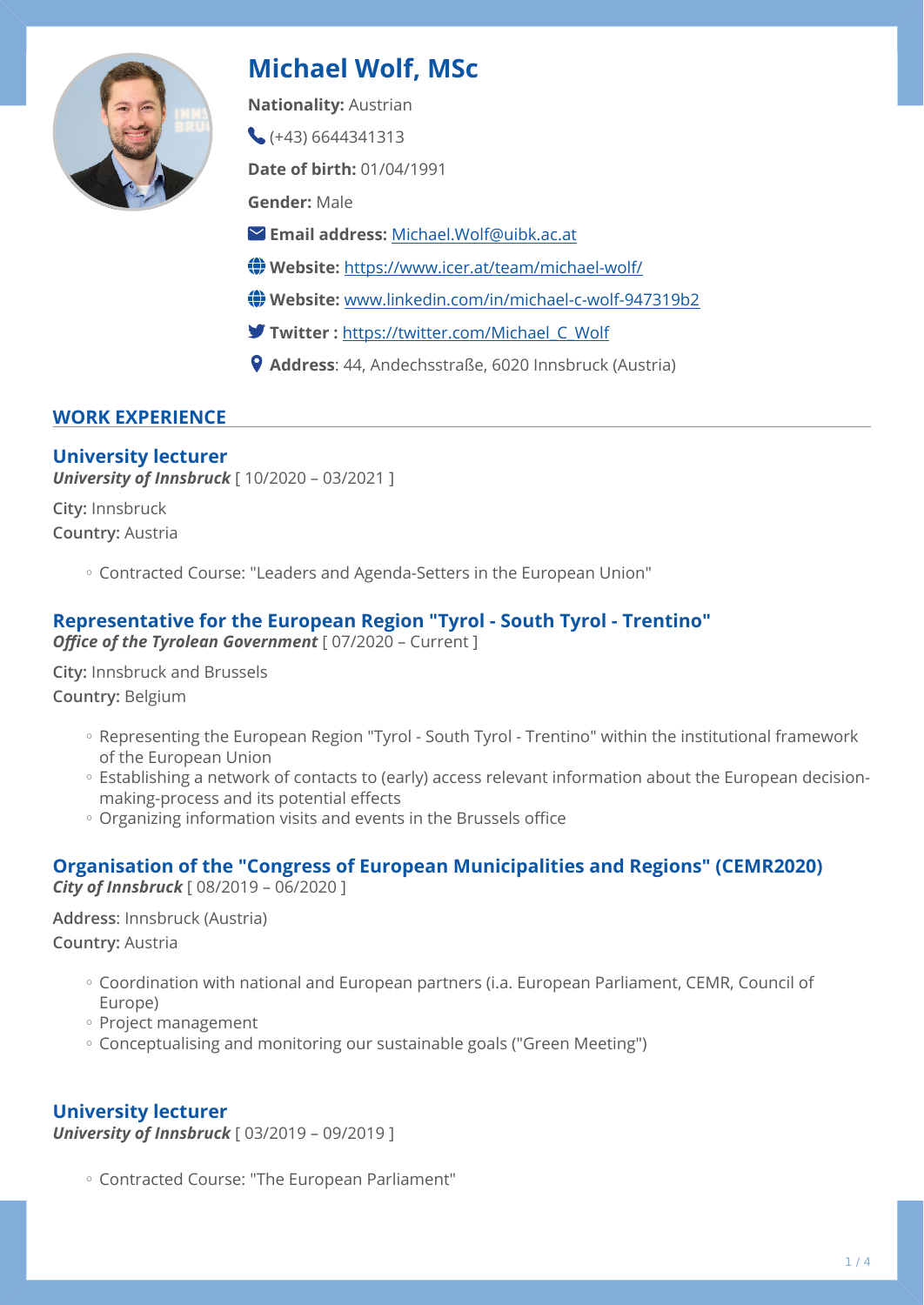## **Implementation of the new European "Emperor Maximilian Prize"**

*City of Innsbruck* [ 04/2018 – 07/2019 ]

**Address**: Innsbruck (Austria)

- Modernizing and reconceptualizating of the awarding process ◦
- Project management ◦
- Cooperating with national and international partners (i.a. CoR, CEMR, Council of Europe)

## **University lecturer**

*University of Innsbruck* [ 10/2017 – 03/2018 ]

**Address**: (Austria)

Contracted Course: "Processes and Functioning of the EU" ◦

#### **Executive Chairman**

*Academic Forum for Foreign Affairs (AFA)* [ 09/2016 – 10/2019 ]

**Address**: Innsbruck (Austria) -<http://www.afa.at/> **City:** Innsbruck **Country:** Austria

◦ Organizing and conducting all activities and projects in Tyrol (www.afa.at)

## **Research Associate and PhD student**

**Innsbruck Center for European Research (ICER)** [ 07/2016 - Current ]

**Address**: 15 Universitätsstraße, Innsbruck (Austria) - <https://www.icer.at/> **City:** Innsbruck

**Country:** Austria

- Engaging and assisting in various research projects ◦
- Conducting dissertation project on European multi-level parliamentarism ◦

#### **Intern**

*Polish Institute of International Affairs (PISM)* [ 10/2014 – 12/2014 ]

**Address**: Warsaw (Poland) **City:** Warsaw **Country:** Poland

- Assisting in various research projects on EU-affairs ◦
- Assisting at several conferences, workshops and public affairs meetings ◦

#### **Student Employee**  *Innsbruck Center for European Research (ICER)* [ 10/2013 – 03/2016 ]

**Address**: Innsbruck (Austria)

- Engaging in various research projects
- Providing weekly tutorials on EU politics for BA-students
- (Co-)organizing events, conferences and field trips (to Brussels etc.) ◦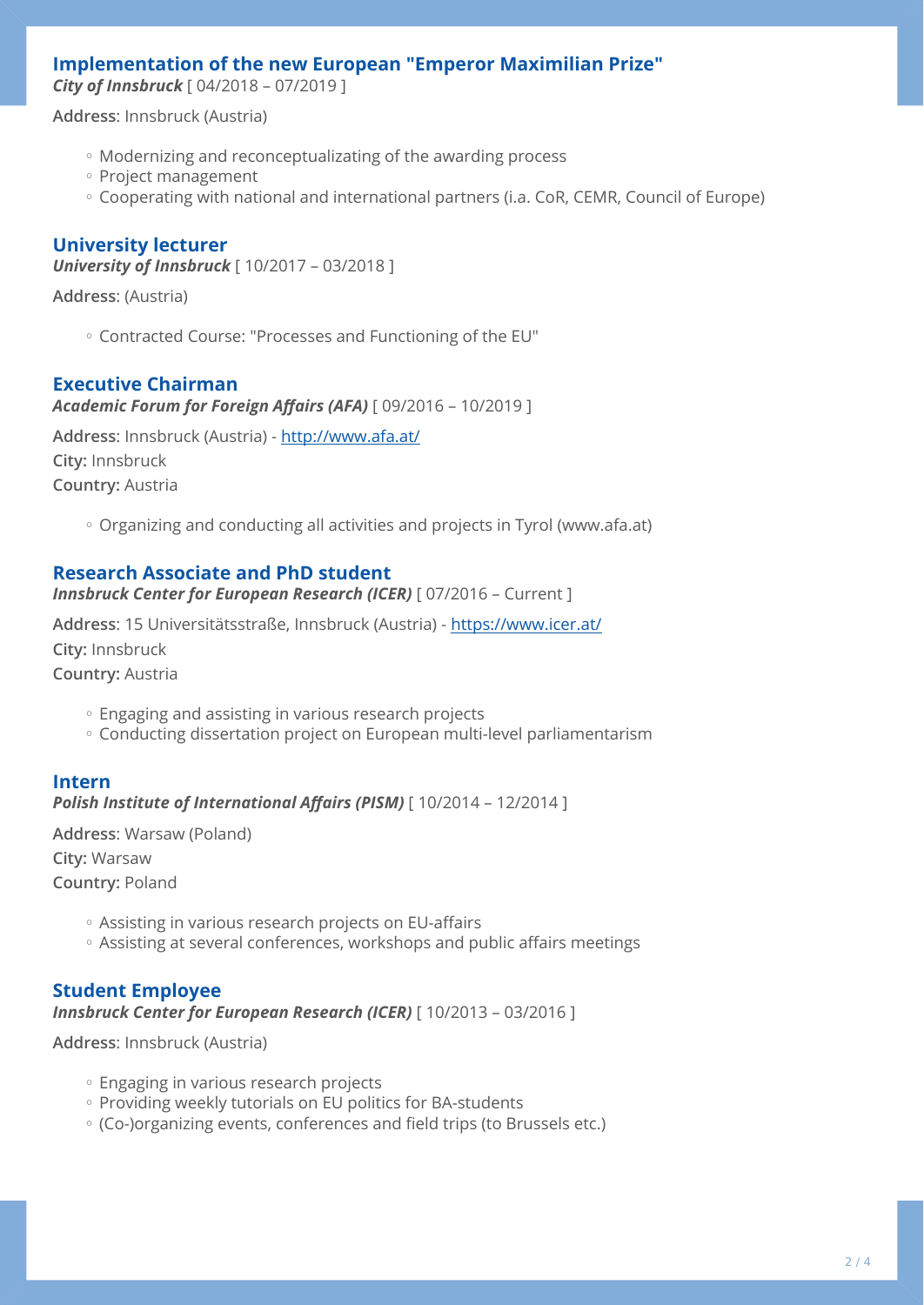## **Co-Founder and board member**  *Nihil Addendum - Innsbruck Journal of Political Science and Sociology* [ 07/2013 – 11/2017 ]

**Address**: Innsbruck (Austria) -<http://www.nihiladdendum.com/>

## **Freelance journalist**

*UNIpress* [ 03/2013 – 05/2019 ] **Address**: Innsbruck (Austria) -<http://www.unipress.at/>

Commenting on national and international politics ◦

## **EDUCATION AND TRAINING**

## **PhD Programme Political Science**

**University of Innsbruck** [ 07/2016 – Current ]

**Address:** (Austria) **Level in EQF:** EQF level 8

- Title of the PhD-project: "Parliamentary Agenda-Setting and Agenda-Shaping in multi-level-systems"

- Fields of expertise: European integration studies, multi-level-governance, comparative parliamentarism

## **Master's Programme European Policy and Society**

*Universities of Innsbruck and Warsaw* [ 10/2013 – 07/2016 ]

**Level in EQF:** EQF level 7

Title of the Master's Thesis: "Shaping the Agenda: Potenziale und Grenzen der Initiativrechte des Europäischen Parlaments"

Fields of expertise: European integration studies, multi-level-governance, comparative politics

## **Bachelor's Programme Political Science**

*University of Innsbruck* [ 07/2010 – 09/2013 ]

**Level in EQF:** EQF level 6

## **LANGUAGE SKILLS**

Mother tongue(s):

**German**

Other language(s):

#### **English**

**LISTENING** C1 **READING** C1 **WRITING** C1 **SPOKEN PRODUCTION** C1 **SPOKEN INTERACTION** C1 **SPOKEN PRODUCTION** A2 **SPOKEN INTERACTION** A2

#### **French**

**LISTENING** A2 **READING** A2 **WRITING** A2